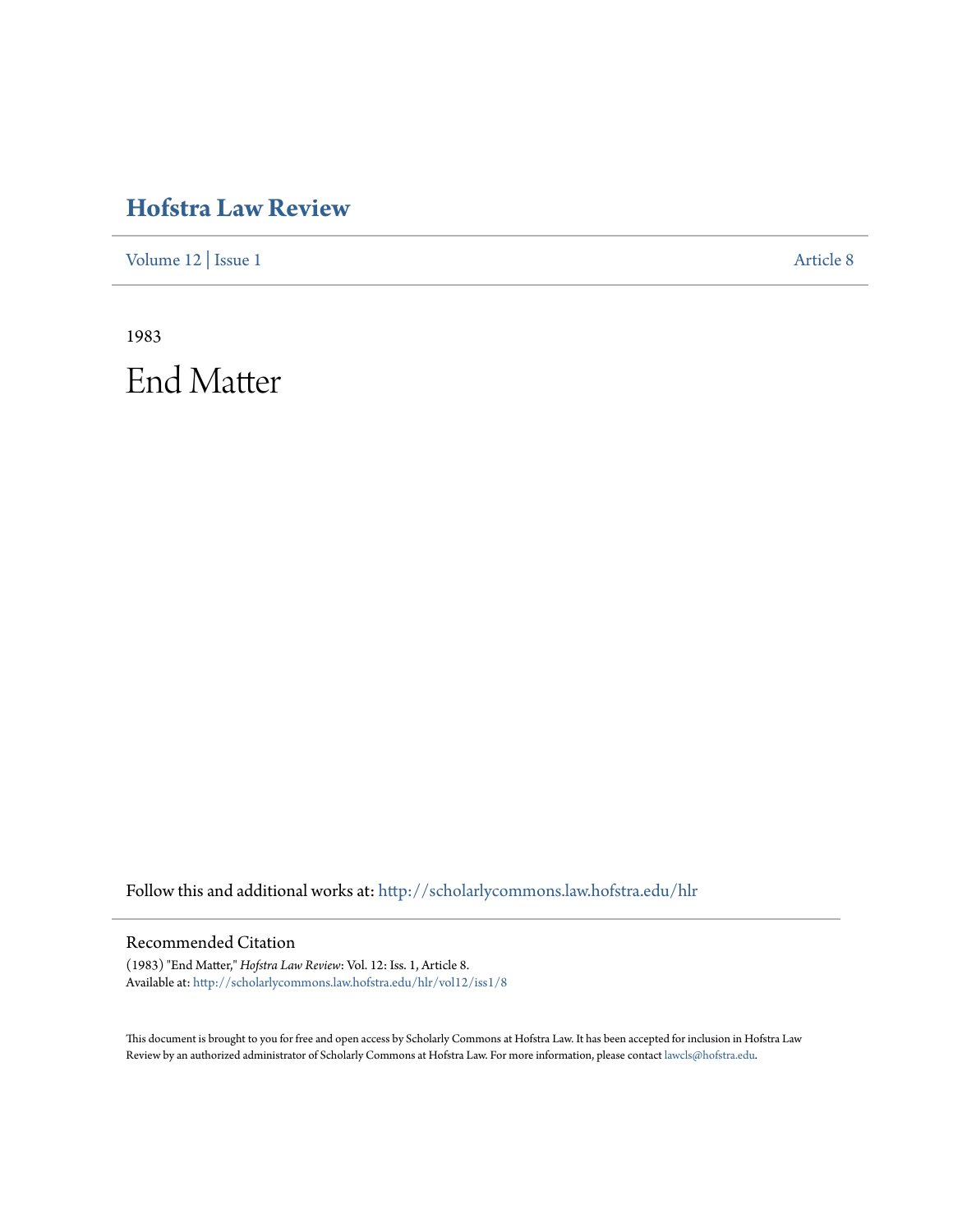et al.: End Matter

## 0 3031 a Georgi , Atlanta • . S.W , St. l Whitehal . W5 71 • y Compan g Printin y Darbourg Printin y Darbourg <br>2003 : Maria e Santa e Santa e Santa e Santa e Santa e Santa e Santa e Santa e Santa e Santa e Santa e Santa e DARB<sup>1</sup>

Hofstra law review. K8.045

## THE "FIRST" COMPANY

- FIRST to use offset printing
- · FIRST to use photo composition
- . FIRST to use computers for galley correction accuracy
- FIRST and only to have "Accu-Type" composition-It's fantastic!
- FIRST to use perfect binding
- FIRST and only to provide editor's day at printer's plant
- . FIRST and only to use web offset for law review printing

y accurac n correctio y galle r fo s computer e us o t T FIRS • in the world. If you want the "BEST" give the "FIRST" company a call-Darby Printing Company. come number "ONE"-The largest printer of college law reviews quality & price in America. Being "BEST" has helped us be-Being "FIRST" has helped us be the "BEST"-The best service,

# **"FIRST"**<br>
IN<br>
QUALITY-SERVICE-PRICE

Darby Printing Company • 715 W. Whitehall St., S.W. • Atlanta, Georgia 30310<br>Telephone (404) 755-4521 – (800) 241-5292